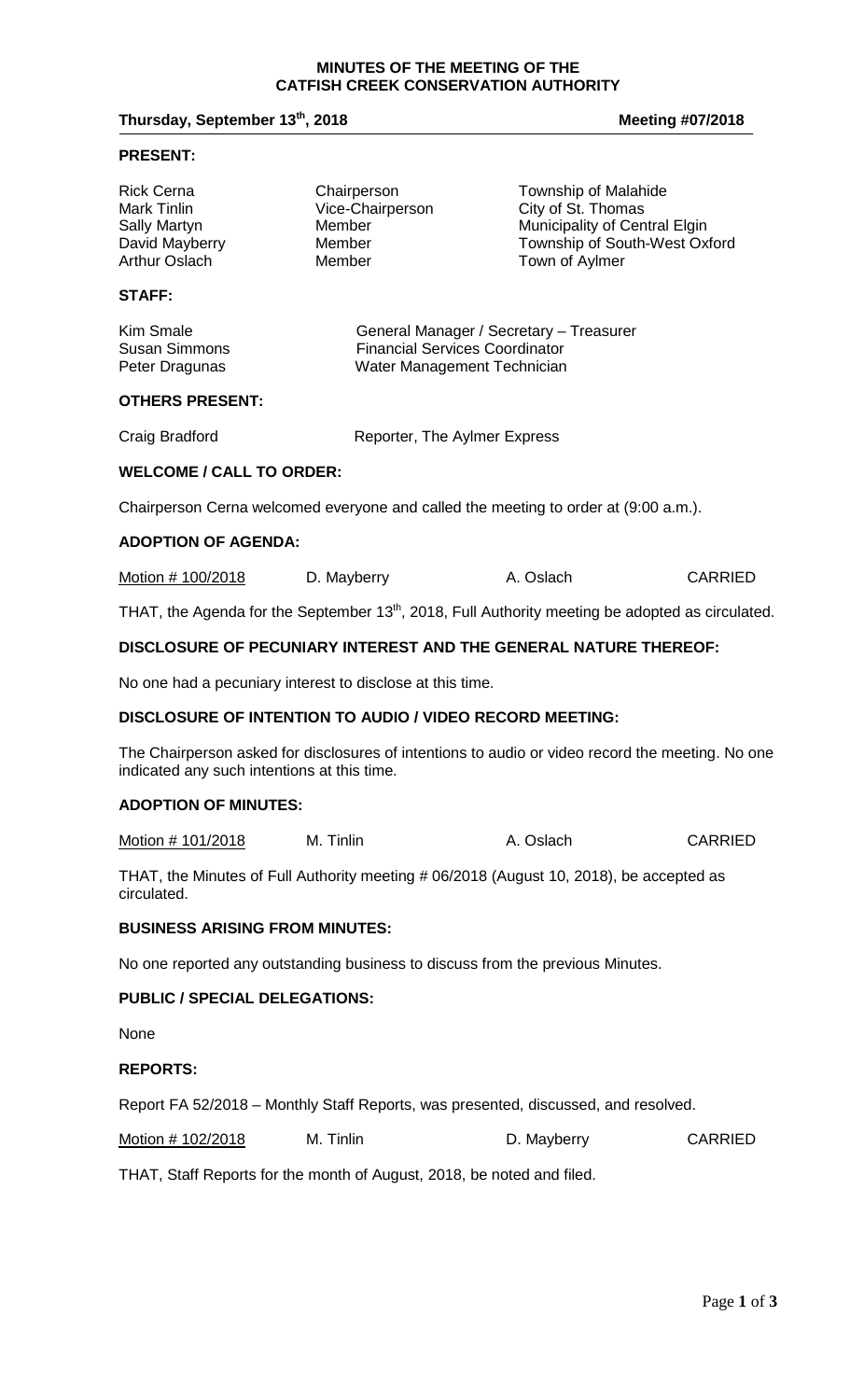Report FA 53/2018 – August Summary of Revenue and Expenditures, was presented, discussed, and resolved.

| Motion # 103/2018 | A. Oslach | M. Tinlin | <b>CARRIED</b> |
|-------------------|-----------|-----------|----------------|
|                   |           |           |                |

THAT, Report FA 53/2018, be noted and filed.

Report FA 54/2018– Accounts Payable, was presented, discussed, and resolved.

Motion # 104/2018 D. Mayberry M. Tinlin CARRIED

That, Accounts Payable totaling \$29,511.62, be approved for payment as presented in Report FA 54/2018.

Report FA 55/2018 – Property Tax Comparison, was presented, discussed, and resolved.

Motion # 105/2018 M. Tinlin A. Oslach CARRIED

THAT, Report FA 55/2018, be received as information at this time.

Report FA 56/2018 – A. D. Latornell Symposium, was presented, discussed, and resolved.

Motion # 106/2018 M. Tinlin A. Oslach CARRIED

THAT, the Full Authority authorize one (1) delegate to attend the 25<sup>th</sup> Annual A.D. Latornell Conservation Symposium on November 13-15, 2018.

Report FA 57/2018 – Reserves and Reserve Funds Policy, was presented, discussed, and resolved.

Motion # 107/2018 D. Mayberry M. Tinlin CARRIED

THAT, the Full Authority approve the Reserves and Reserve Funds Policy for the Catfish Creek Conservation Authority as presented in Report FA 57/2018.

#### **GENERAL MANAGER / SECRETARY - TREASURER'S REPORT:**

a) Recognition Event:

The General Manager / Secretary – Treasurer attended a reception at the Springfield Community Services Building on August  $30<sup>th</sup>$ , to recognize Max Moore for his 50 years of service on the Village of Springfield and the Township of Malahide Councils. Max represented the Village of Springfield on the CCCA Board of Directors from 1983 - 1997.

#### **UNFINISHED BUSINESS:**

None

# **CHAIRPERSON'S / BOARD MEMBER'S REPORT:**

Chairperson Cerna read a letter that he had received from Kettle Creek Conservation Authority Chair Heather Jackson requesting a meeting to discuss a joint General Manager / Secretary – Treasurer position between the two (2) Conservation Authorities. Following a lengthy discussion, the Board decided to contact the Kettle Creek Conservation Authority to try and arrange a meeting for the further consideration of the aforementioned request dated August 16<sup>th</sup>, 2018.

## **NOTICE OF MOTIONS / NEW BUSINESS:**

a) Lake Erie Source Protection Region Management Committee Appointment:

Motion # 108/2018 S. Martyn A. Oslach CARRIED

THAT, the Full Authority appoint Peter Dragunas as an Alternate Committee Member on the Lake Erie Source Protection Region Management Committee.